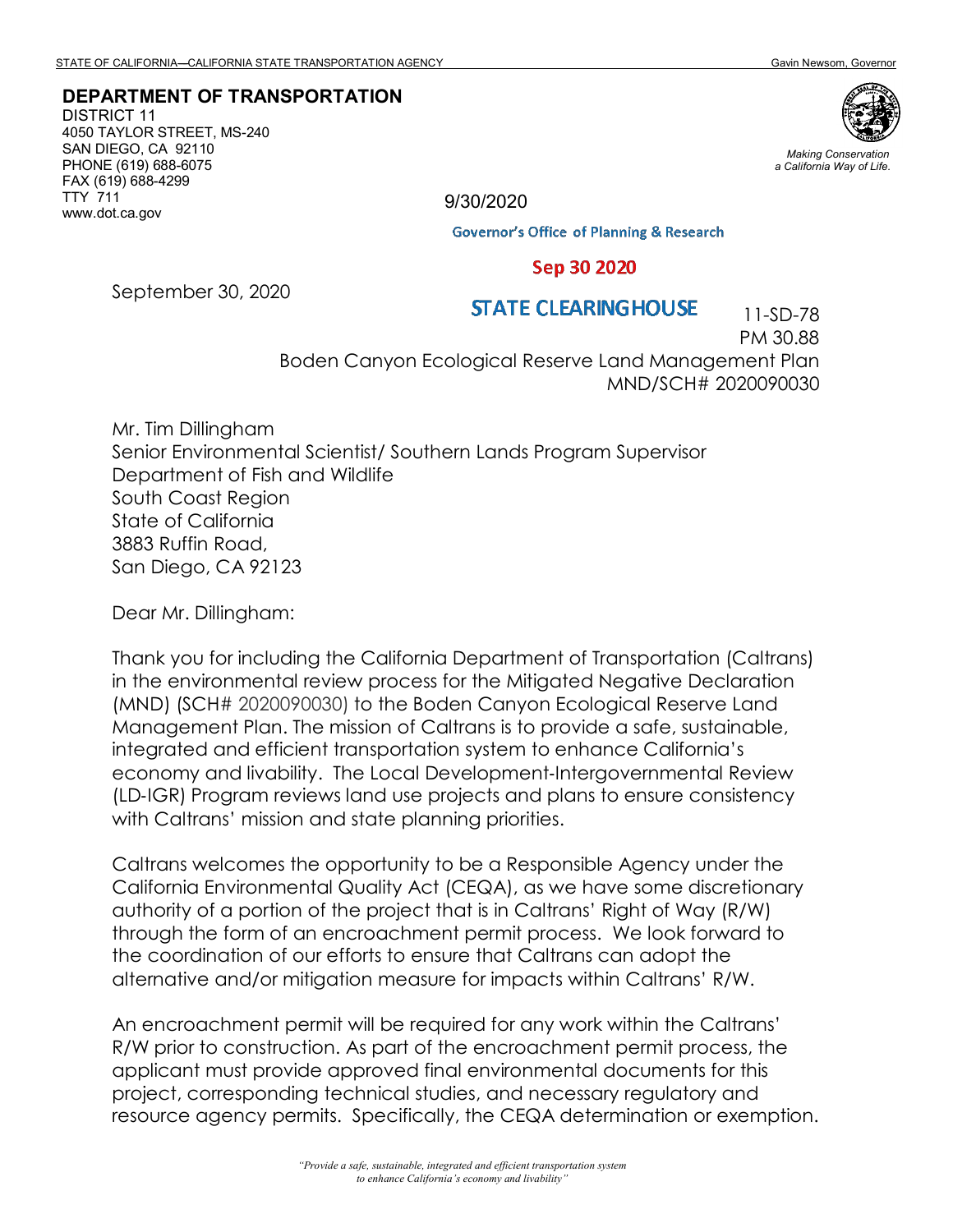Mr. Tim Dillingham September 30, 2020 Page 2

The supporting documents must address all environmental impacts within the Caltrans' R/W and address any impacts from avoidance and/or mitigation measures.

Caltrans recommends that this project specifically identifies and assesses potential impacts to the natural environment, infrastructure, in this case, the highway and appurtenant features (lighting/signs/guardrail) caused by the project or impacts from mitigation efforts that occur within Caltrans R/W.

Caltrans has the following comments:

## **Environmental**

BIOLOGY – Should the Department of Fish and Wildlife need to apply for an encroachment permit, you should specifically call out any impacts to biological resources within Caltrans R/W.

HAZARDOUS WASTE/MATERIALS –

Aerially Deposited Lead (ADL): A hazardous waste concern for this project is ADL. Elevated levels of ADL are common in the soil adjacent to State highways and can also be found underneath some existing road surfaces due to past construction activities. ADL is usually found within 30 feet of the edge of the pavement and within the top six inches of the soil. In some cases, the lead is as deep as two to three feet below the surface. The Department of Toxic Substances Control (DTSC) sets regulatory thresholds for lead in soil, based on risk assessment work performed by CalEPA's Office of Environmental Health Hazard Assessment (OEHHA). It is the Applicant/Permittee's responsibility to comply with the DTSC ADL requirements for roadway soil management.

Noise: The project Draft IS/MND Section XIII – Noise has satisfied the requirements to evaluate and address noise impacts from the proposed development.

Air Quality: The project Draft IS/MND Section III – Greenhouse Gas Emissions have satisfied the requirements to evaluate and address air quality impacts from the proposed development.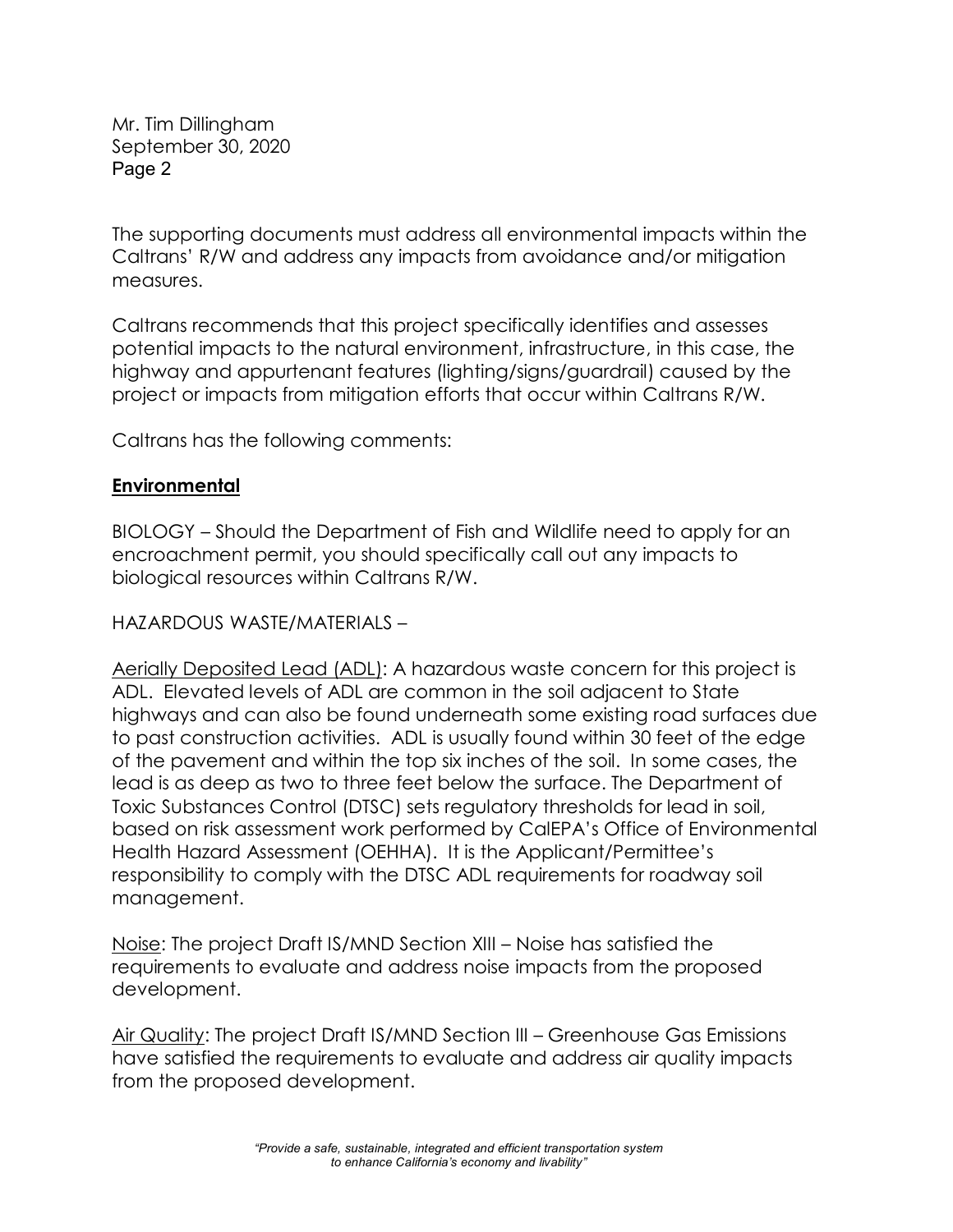Mr. Tim Dillingham September 30, 2020 Page 3

It is possible that conditions could vary between or beyond the data evaluated. Caltrans Environmental Engineering makes no other representation, guarantee or warranty, express or implied, regarding the services, communication (oral or written), report, opinion, or instrument of service provided.

It should be recognized that definition and evaluation of geologic and environmental conditions are difficult and inexact science. Judgments leading to conclusions and recommendations are generally made with incomplete knowledge of the subsurface conditions present due to the limitations of data from field studies. Although risk can never be eliminated, more-detailed and extensive studies yield more information, which may help understand and manage the level of risk.

WILDFIRE PROTECTION –

The Fire Hazard Severity Zone is classified as Very High. Water for fire prevention is onsite or nearby (6.7 to 7.0 miles). Working to maintain existing native, less fire prone vegetation, by controlling the nonnative grasses in the understory by manual or mechanical fuels reduction methods with chemical applications as needed for fire prevention.

## **Hydrology**

Any modification to the existing drainage and increased runoff to Caltrans facilities will not be allowed.

## **Right-of-Way**

Any work performed within Caltrans R/W will require discretionary review and approval by Caltrans and an encroachment permit will be required for any work within the Caltrans R/W prior to construction. As part of the encroachment permit process, the applicant must provide an approved final environmental document including the CEQA determination addressing any environmental impacts within the Caltrans's R/W, and any corresponding technical studies.